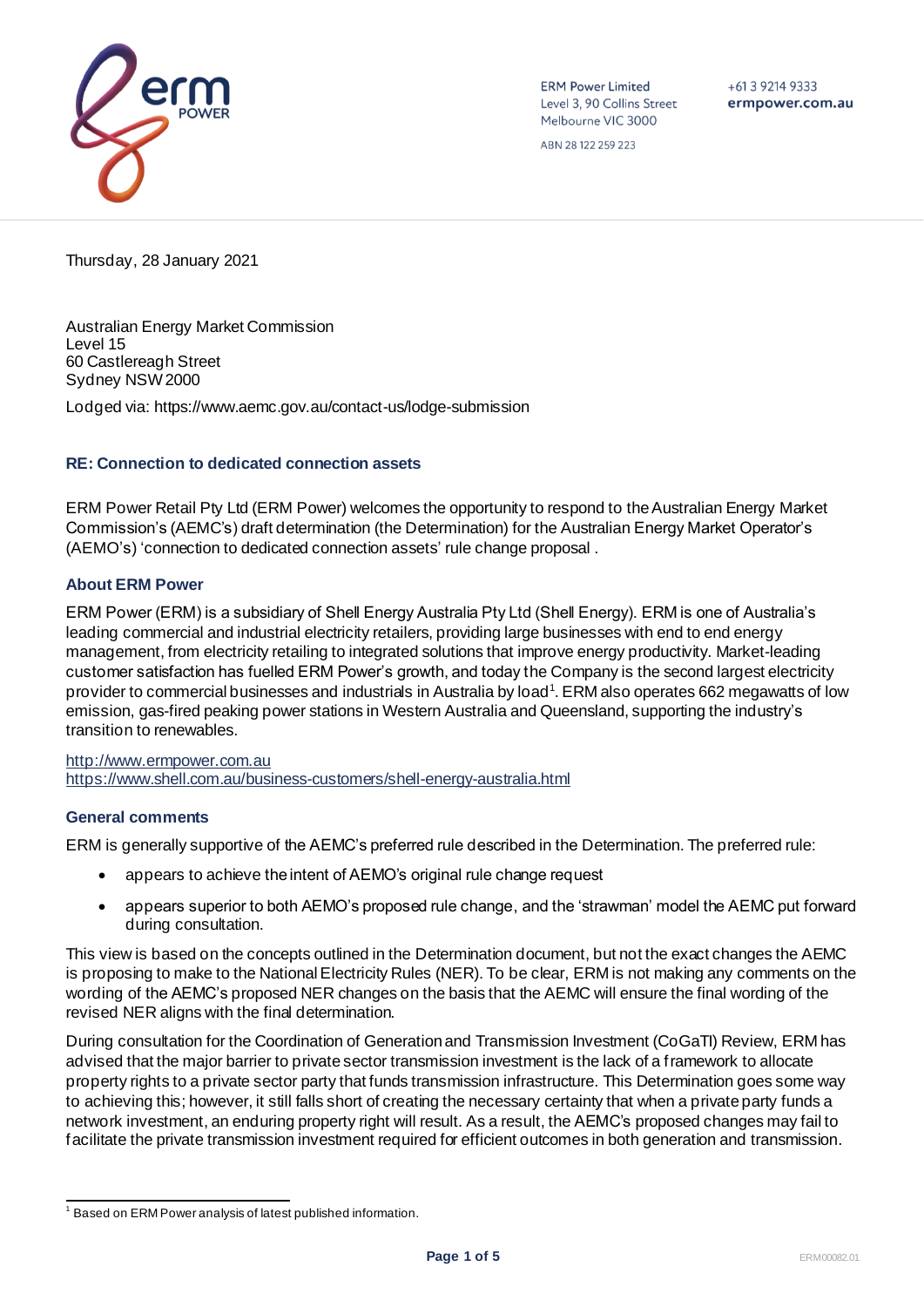

ERM notes that the AEMC's preferred rule is targeted only at radial network configurations, and in the Commission's view is not intended to replace broader consideration on the most appropriate framework to implement renewable energy zones (REZs). ERM will make a separate submission to the Energy Security Board (ESB) on this matter as part of the Stage 2 REZ consultation. However, for the purpose of the Determination, it is important that 'radial configurations' allow for multi-circuit transmission assets.

In addition to the above general comments, ERM has identified several components of the AEMC's preferred rule that warrant further consideration to improve the certainty required to facilitate private sector transmission investment. The remainder of this submission explores these topics.

## **The potential for a designated network asset to become a network loop**

The AEMC's preferred rule limits designated network assets (DNAs) to radial transmission elements (i.e. they cannot form part of a network loop or meshed network). This makes sense in the context of the proposed access regime, which importantly "is in no way dependent on the introduction of broader access reform". <sup>2</sup> However, it is unclear what would happen if a future proponent (or TNSP) wanted to connect a DNA to a second boundary point with the shared transmission network (or a second DNA that had a different boundary point) such that it formed a network loop or mesh. It is possible to envisage a scenario where doing so could be physically beneficial for the broader system but result in an economic disbenefit to the party(s) that funded the DNA. This eventuality may bring a range of regulatory challenges if it is not considered as part of this rule change process. The AEMC should ensure that the NER:

- provide a mechanism for a DNA to be subsumed into a network mesh or loop (without economically disadvantaging the DNA owners) if this is to the advantage of the broader system
- protect the rights (and/or provide for economic compensation) of DNA owners if a primary TNSP chose to subsume a DNA into a network mesh or loop (e.g. if the ISP identifies this action along its optimal path).

In considering the level of economic compensation payable, the rules should require the Primary TNSP to procure the DNA on "just terms" to reflect the loss of economic property right as opposed to the construction (market) costs only of the DNA. Ensuring this outcome in the rules would remove a significant barrier to private funding of transmission assets. Absent this provision, it is unclear that the AEMC's preferred rule will achieve its objective to promote efficient investment in provision of DNAs, as the funded augmentation could be appropriated by the Primary TNSP at any time to the economic harm of the DNA owner(s).

# **The 'free-rider problem'**

The Determination describes the 'free-rider problem' as:

*"…generators are reluctant to fund network capacity when there is no guarantee of their ability to use this capacity and when their competitors can use these assets without having contributed to the cost of them". <sup>3</sup>*

The principles for AEMC's proposed third-party access regime (the proposed NER S5.12) partially address the first part of the problem (i.e. protecting the interests of entities already connected to a DNA who have contributed to its funding). However, the second part is only addressed if the DNA is constructed and utilised so that there is no spare transmission capacity and further third-party access is prevented.

If there was spare non-allocated capacity, then a third party seeking access could do so without having contributed to the capital costs, as long as it didn't adversely impact existing connecting parties. This appears to prevent a business model whereby the party(s) providing the funding 'overbuilds' a DNA business in the first instance, with the option to use or sell the spare capacity in the future (e.g. to facilitate additional generation). This business

<sup>2</sup> AEMC, *Connection to dedicated connection assets, Draft rule determination*, 26 November 2020, pp 48

<sup>3</sup> AEMC, *Connection to dedicated connection assets, Draft rule determination*, 26 November 2020, pp 46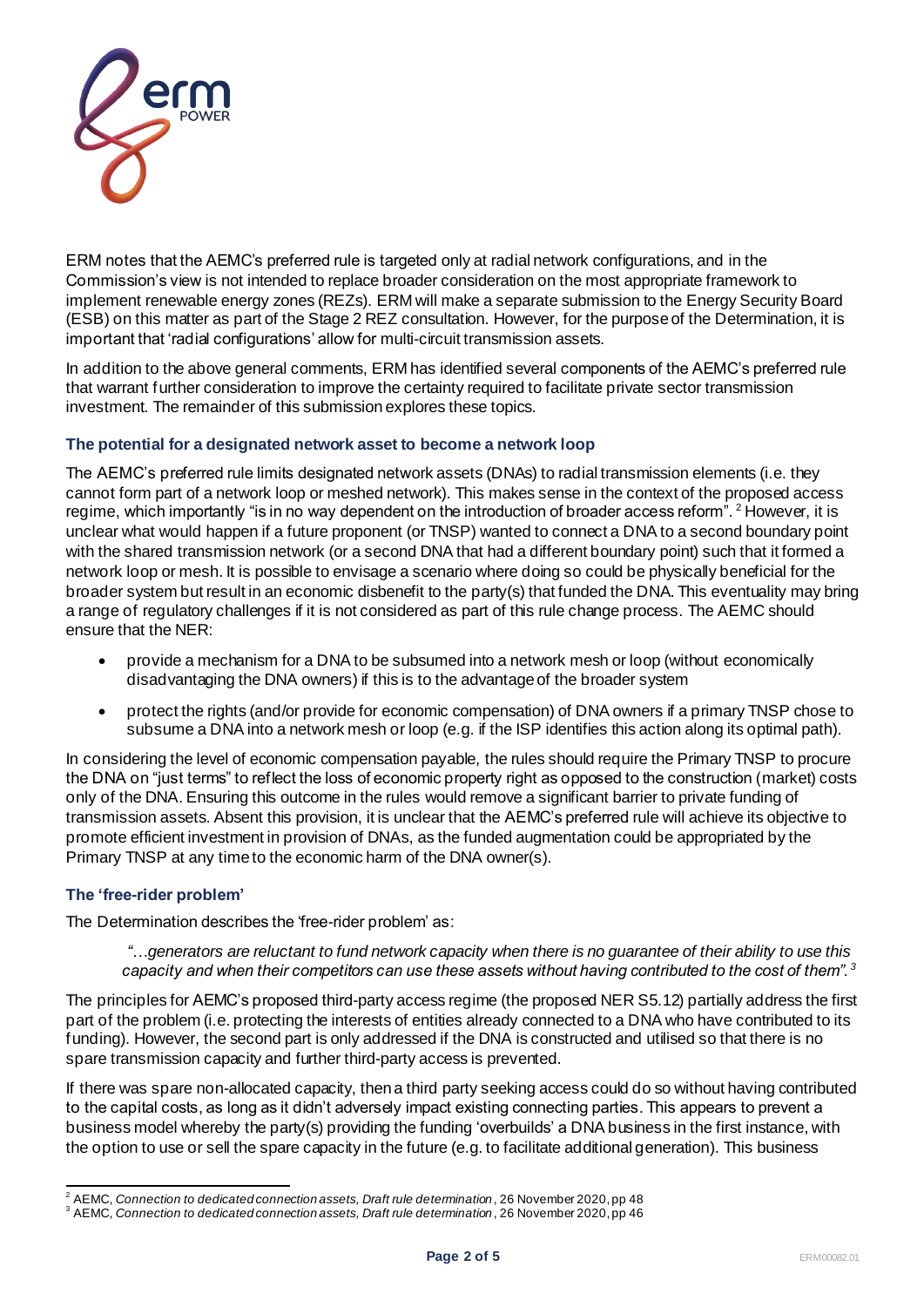

model could potentially have system benefits over the long term if it avoided additional costs incurred from upgrading an existing DNA.

To address this, ERM suggests adding a principle to the proposed NER S5.12 that would allow the DNA owner (or the Primary TNSP if acting as their agent) to charge an additional fee to applicants seeking to connect to an existing DNA, proportional to the capacity they would use. This would apply to both generators and loads. The principle (including the allowable size of the fee, and negotiation between the DNA owner and the applicant) would need to be carefully worded to avoid unduly disincentivising third-party access whilst recognising the investment and property rights of the DNA owner. Additionally, it should be clear that only non-allocated capacity, based on the agreement of the DNA owners, is available for contract to a third party.

As per the following extract, the AEMC's preferred rule already provides for this kind of fee to be passed on to the owner of the DNA.

"…*the NOA must provide for the Primary TNSP to distribute to the owner of the designated network asset… relevant amounts that the Primary TNSP has collected from connection applicants for the connection to the designated network asset in accordance with the access policy*." 4

Note that this suggestion has been posed in the context of the AEMC's proposed contractual model, whereby new connection applicants deal exclusively with the Primary TNSP and have no contractual arrangement with the DNA owner (as indicated in Figure 7.1 of the Determination)<sup>5</sup>. However, ERM suggests that the AEMC considers whether it is more appropriate for the connection applicant to directly pay the connection fee to the DNA owner (rather than the TNSP collecting it) after bilateral negotiations. Regardless, the provision for payments by a connecting party would apply equally to access for a generating unit or a load.

# **Development and approval of a third-party access arrangement**

The Determination requires each Primary TNSP to develop a standard third-party access policy after public consultation and discussions with the Australian Energy Regulator (AER). The Determination goes on to say that the access policy can "apply different terms to different DNA services or to different components of a designated network asset"<sup>6</sup> . Additionally, the Determination does not appear to allow DNA owners to be involved in negotiations with parties seeking to connect.

ERM is concerned this falls short of a workable framework that removes barriers for private sector DNA investment. We agree that the Primary TNSP should develop an initial nominal network access policy for consultation and lodgement with the AER. However, finalisation of each individual third-party DNA access arrangement should be done in consultation and negotiation with the DNA owner. This would be on the proviso that the DNA owner could not refuse access, cause unreasonable delays, or charge unreasonable fees to the third party if their connection would otherwise comply with the proposed NER S5.12<sup>7</sup>. Further, as discussed above, only the non-allocated portion of a DNA should be subject to third-party access.

The intent of this suggestion is to ensure that the TNSP does not inadvertently allow a third-party connection that disadvantages the DNA owner. In particular, the TNSP should not connect the third party:

- unless there is unallocated transfer capacity available
- at a cost lower than the DNA owner's cost of providing the service.

<sup>&</sup>lt;sup>4</sup> AEMC, *Connection to dedicated* connection assets, *Draft rule determination*, 26 November 2020, pp 101<br><sup>5</sup> AEMC, *Connection to dedicated connection assets, Draft rule determination*, 26 November 2020, pp 102

<sup>6</sup> AEMC, *Connection to dedicated connection assets, Draft rule determination*, 26 November 2020, pp 83

 $7$  Which should also be strengthened, as per the next section.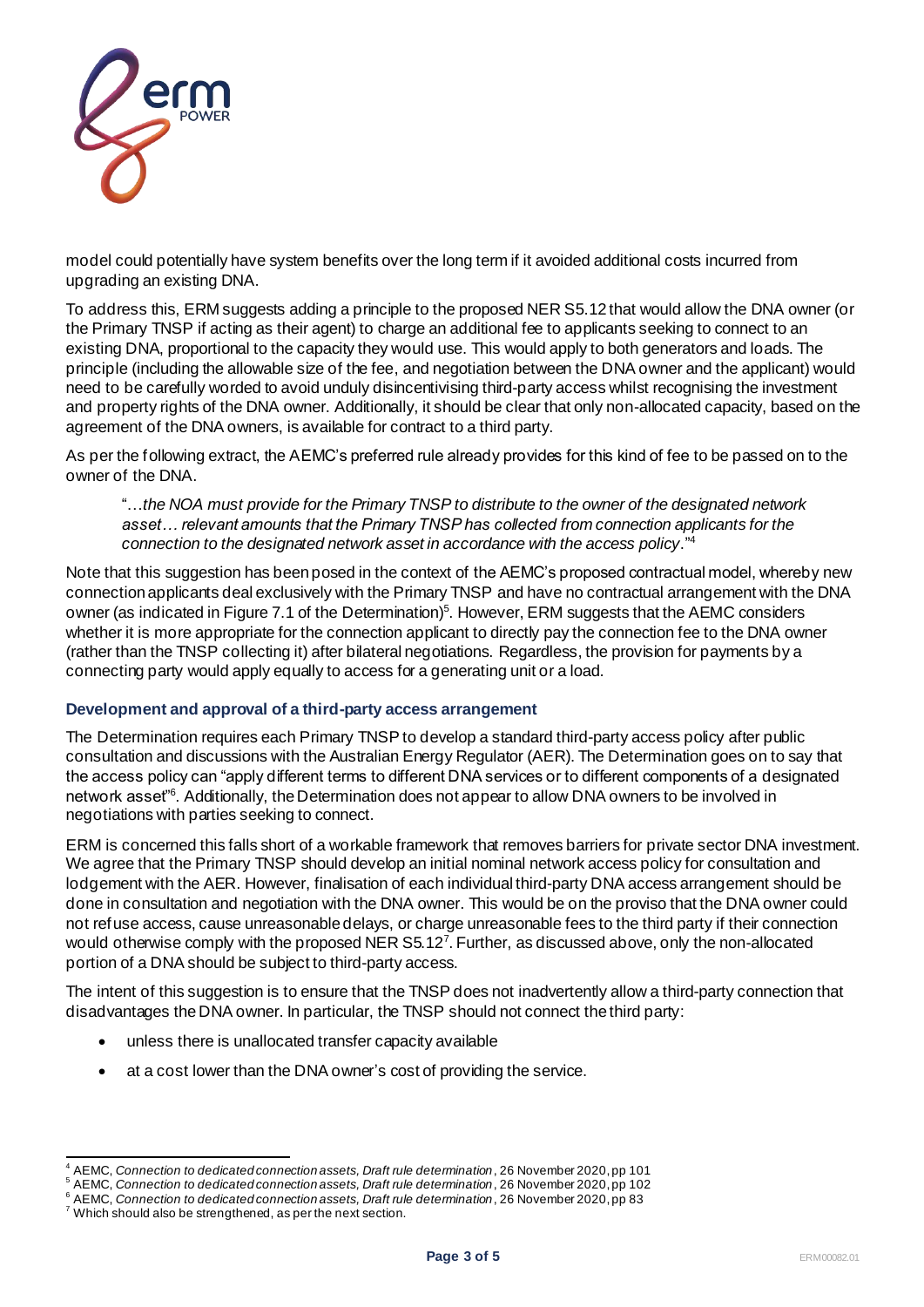

### **Increased protection of the rights of existing connecting parties**

The sixth principle in the proposed NER S5.12 is:

*"To the extent that the applicant's subsequent connection adversely impacts the access standards, performance standards, power transfer capability or contractual obligations of an existing connecting party, then an applicant for DNA services to an existing designated network asset must provide reasonable compensation to an existing connecting party to that designated network asset." 8*

This provision should be strengthened so that the new connecting party is required to take action $^9$  (not just provide economic compensation) such that the access standards, performance standards, power transfer capability or contractual obligations of an existing connecting party is not adversely impacted. In considering compensation for economic loss under principle 6, the final framework must state this is based on the economic loss to an existing connecting party or the owner of the DNA for the duration that this economic loss continued.

#### **System and performance standards**

ERM supports the AEMC's view that "the current arrangements for the application of and compliance with system and performance standards (as described in section 5.1.1) will apply to designated network assets ". <sup>10</sup> However, the rules framework to achieve this outcome must ensure that the Primary TNSP – in setting the functional specification for design construction and connection of the DNA at the boundary point, as well as operations and maintenance of the DNA – cannot over specify requirements above that it would reasonably impose on itself for another party's construction of a DNA.

#### **Defining the designated network asset power transfer capability**

In defining the power transfer capability for a generating unit connected to a DNA, the final rule must specify this as transfer capability to the DNA boundary point and not the simple transfer capability to the transmission network connection point as often specified in network connection agreements by a TNSP.

### **Selection of the boundarypoint**

The Determination was silent on whether the Primary TNSP or DNA owner would be able to choose the location of the boundary point. In ERM's view, the NER should explicitly state that the party who pays for the DNA (and the Identified User Shared Asset connecting it to the shared network) should be able to choose the location of the boundary point (subject to consultation with the Primary TNSP, who may only refuse a DNA proponent's preferred location based on reasonable technical constraints). This would expose proponents to the benefits and risks of anticipating and avoiding network congestion. In turn, this would help to encourage the most efficient market-driven network investment.

#### **Network operating agreements**

The Determination sets out a proposed framework for implementing a network operating agreement (NOA) between the party(s) funding a DNA and the Primary TNSP. In ERM's view, this seeks to allocate all rights to the Primary TNSP as if the DNA was fully funded by the Primary TNSP. ERM his particularly concerned with AEMC's proposal for DNA NOAs to give Primary TNSPs the right to: <sup>11</sup>

- alter, replace or augment the funded network asset
- have unrestricted use of, and access to, the funded designated network asset

<sup>&</sup>lt;sup>8</sup> AEMC, *Connection to dedicated connection assets, Draft rule determination*, 26 November 2020, pp 82<br><sup>9</sup> This could include, for example, restricting generation output.

<sup>&</sup>lt;sup>10</sup> AEMC, *Connection to dedicated connection assets, Draft rule determination*, 26 November 2020, pp 67

<sup>11</sup> AEMC, *Connection to dedicated connection assets, Draft rule determination*, 26 November 2020, pp 101